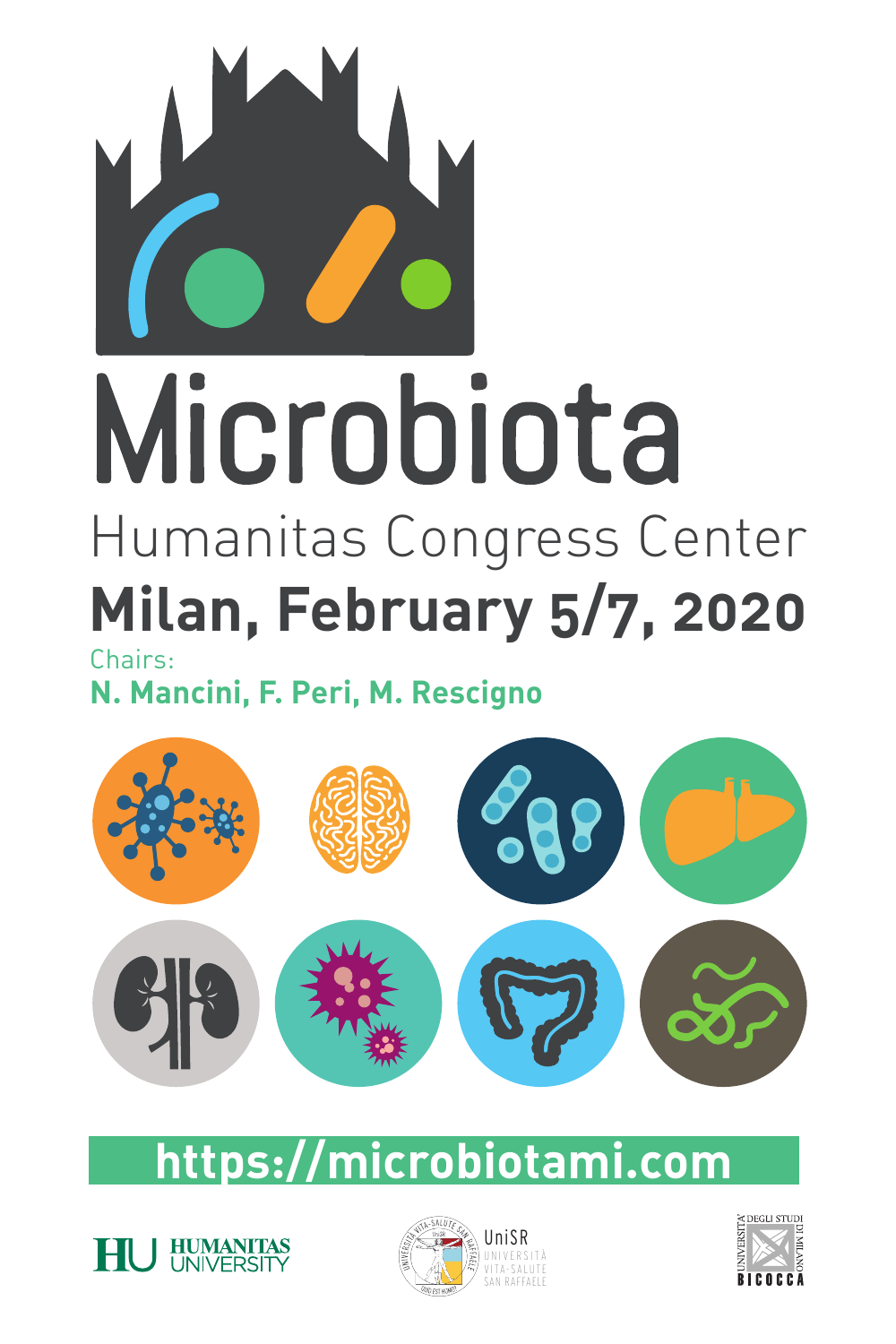



## **Invited Speakers**

| <b>Yasmine Belkaid</b>                                                                                                  |  |
|-------------------------------------------------------------------------------------------------------------------------|--|
| National Institute of Allergy and Infectious Diseases (NIAID), USA                                                      |  |
| <b>Patrice D. Cani</b>                                                                                                  |  |
| Catholic University of Leuven, UCLouvain, Belgium                                                                       |  |
| <b>Marco Colonna</b><br>Washington University School of Medicine St. Louis, USA                                         |  |
| <b>Ernst Holler</b>                                                                                                     |  |
| University of Regensburg, Germany                                                                                       |  |
| <b>Iliyan Iliev</b>                                                                                                     |  |
| Weill Cornell Medicine, New York USA                                                                                    |  |
| <b>Alexander Khoruts</b>                                                                                                |  |
| University of Minnesota, MN, USA                                                                                        |  |
| Paul O'Toole<br>University College of Cork, Ireland                                                                     |  |
| <b>Eric Pamer</b>                                                                                                       |  |
| Duchossois Family Institute: Harnessing the Microbiome<br>and Immunity for Human Health, University of Chicago, IL, USA |  |
| <b>Manuela Raffatellu</b>                                                                                               |  |
| Center for Microbiome Innovation, University of California,<br>San Diego (UCSD), CA, USA                                |  |
| Nicola Segata                                                                                                           |  |
| Center for Integrative Biology, University of Trento, Italy                                                             |  |
| <b>Karen Sfanos</b>                                                                                                     |  |
| Johns Hopkins University School of Medicine, MD, USA                                                                    |  |
|                                                                                                                         |  |
|                                                                                                                         |  |
|                                                                                                                         |  |
| $\sqrt{2}$                                                                                                              |  |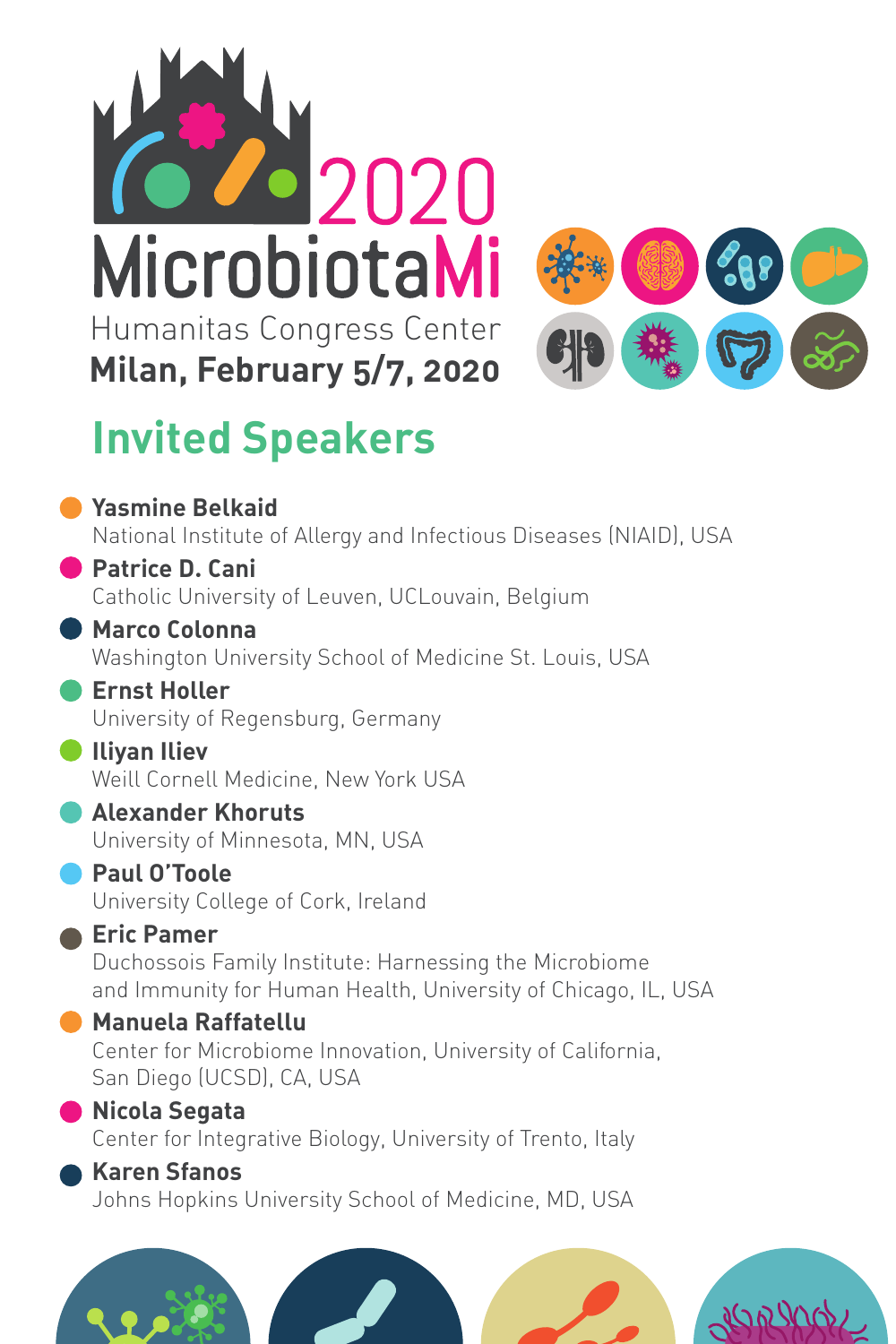After the success of our first edition, we are pleased to announce **MicrobiotaMI 2020**: three days of scientific sessions and multidisciplinary networking at the brand new **Humanitas Congress Center in Milan 5th-7th February 2020**.

Researchers in the broad field of microbiota, from bench to bedside, and companies will meet in Milan to share their knowledge and to create new collaborations and technology transfer opportunities. The program is divided into **seven core sessions:** 

- **1. Microbiota and immune cells**
- **2. Gut-liver-brain axis**
- **3. Microbiota and Pathogens**
- **4. Gut-bone marrow axis**
- **5. Mucosal surface microbiota**
- **6. Microbiota and immune system: from allergies to cancer**
- **7. Global microbiota signatures and pathologies**

In each of these sessions, presentations will be made by leading immunologists and clinicians who will give **keynote lectures** on state of the art advancements in differing areas of the same microbiome field. A **final round table** for each session will discuss future development in that area, encouraging contributions from the audience.

MicrobiotaMi is characterized by a **multidisciplinary approach**, an outstanding scientific level, and a large active participation of young, early stage researchers. We anticipate the attendance of researchers from academia, clinical departments as well as biotech and pharma industries who are interested in the molecular, immunological and translational aspects of microbiota.

We look forward to seeing you at this exciting meeting in a stimulating interdisciplinary environment favored by the intercultural, young, creative, and fascinating city of Milan.

**Nicasio Mancini Francesco Peri Maria Rescigno**  San Raffaele University, San Raffaele University, University, University,

Chairs

Milan Milano-Bicocca, Milan Rozzano, Milan

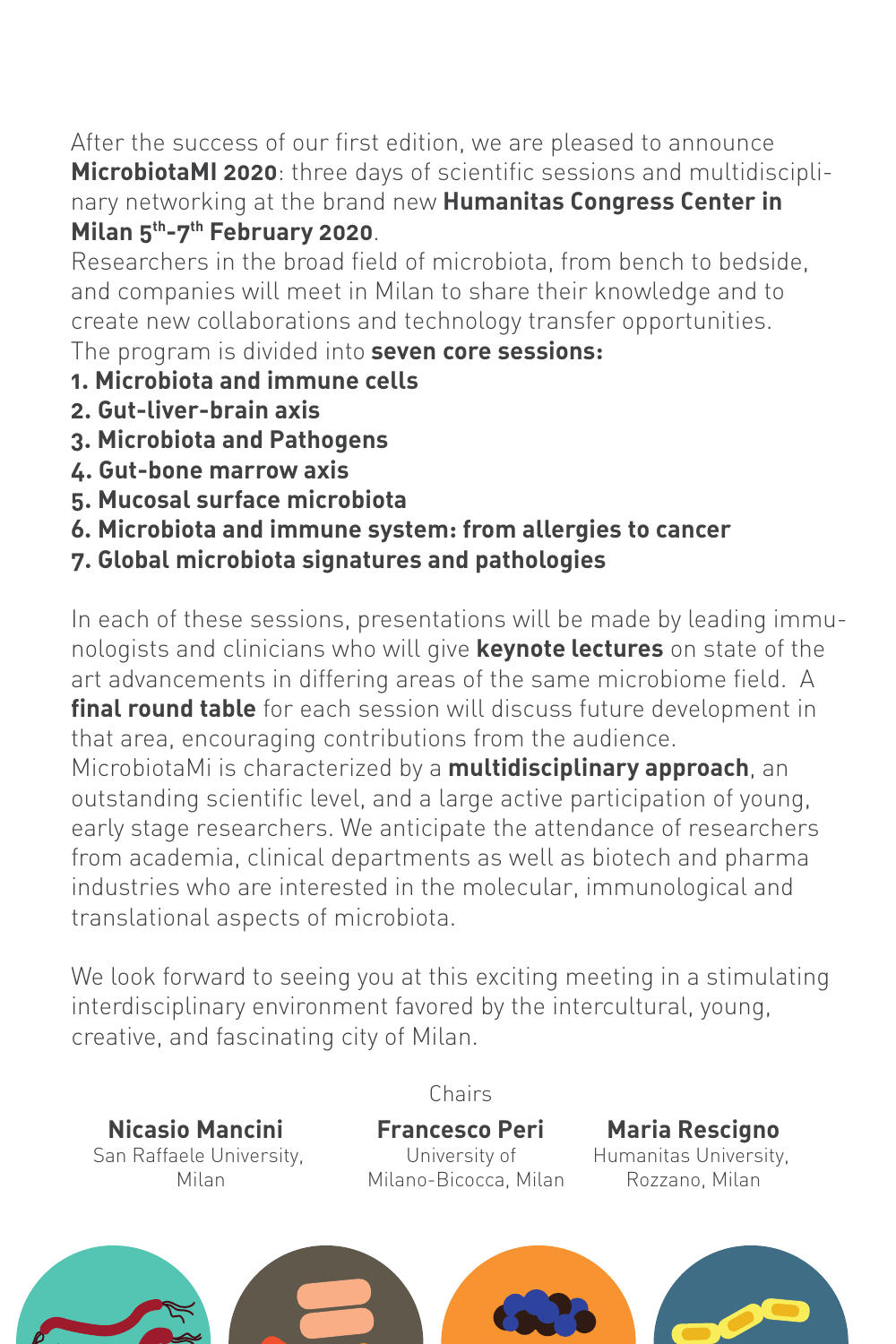## **Scientific Program**

## **Wednesday February 5th**

- From 10:30 Registration
- 13:00-13:20 Welcome address and introduction to MicrobiotaMI 2020 Nicasio Mancini (Milan), Francesco Peri (Milan), Maria Rescigno (Milan)

#### PLENARY SESSION 1 **"Microbiota and immune cells"** Chairman: Ivan Zanoni (Milan)

- 13.20-14:20 ILC in mucosal immunity Marco Colonna (St. Louis)
- 14:20-15:05 Oral Communications
- 15:05-15:30 Posters flash
- 15:30-16:00 Poster Session and Coffee break

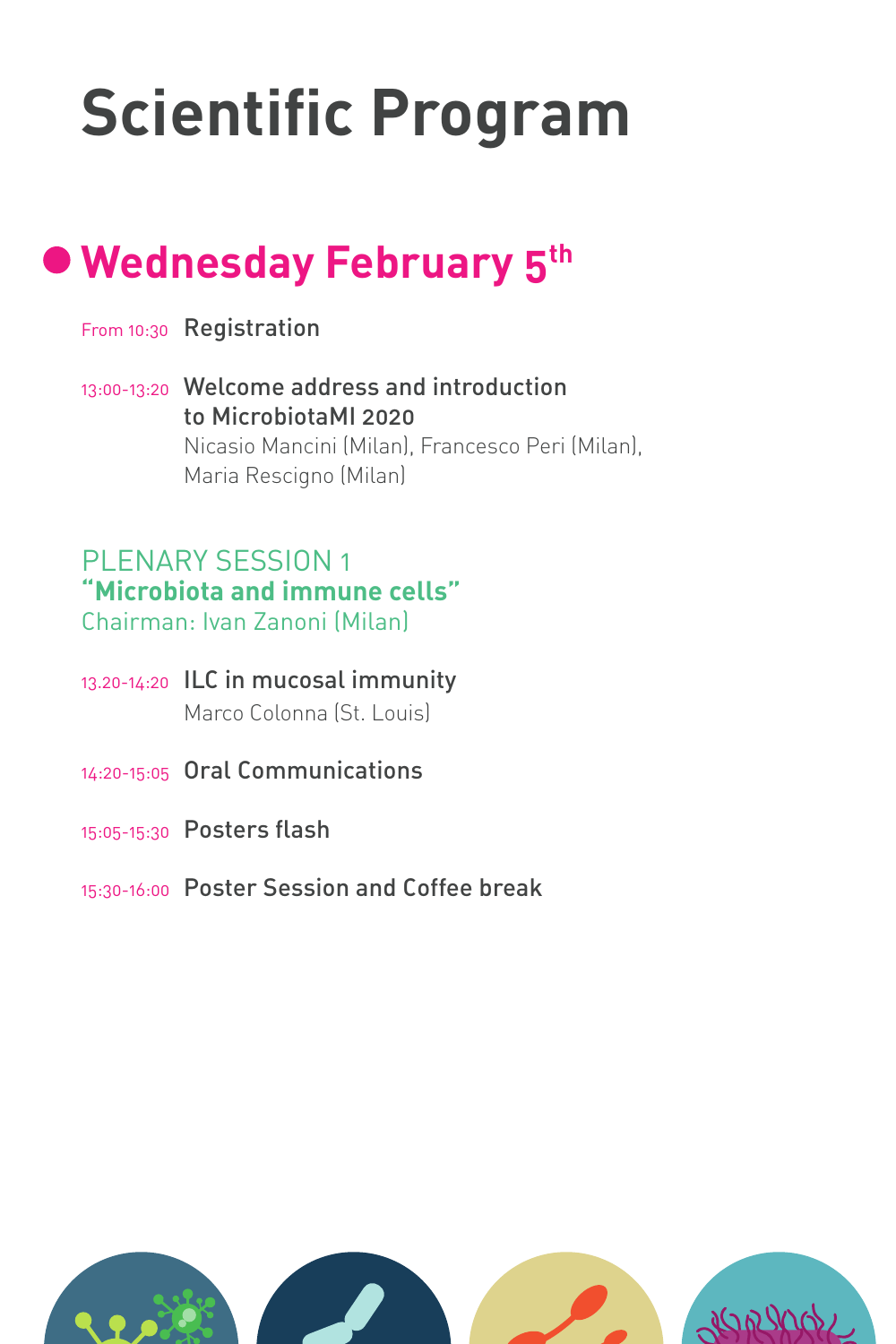

#### PLENARY SESSION 2 **"Gut-liver-brain axis"**

Chairmen: Maria Rescigno (Milan), Pasquale Striano (Genoa)

- 16:00-17:00 Gut microbes and host metabolism: focus on recent translational approaches Patrice D. Cani (Brussels)
- 17:00-17:45 Pharmacology of Intestinal Microbiota Transplantation: C. difficile and beyond Alexander Khoruts (Minneapolis)
- 17:45-18:30 Oral Communications
- 18:30-19:15 Posters flash
- 19:15 Welcome Reception

## **• Thursday February 6th**

#### PLENARY SESSION 3 **"Microbiota and Pathogens"**

Chairman: Simona Lodato (Milan)

- 09:00-10:00 Microbial competition for metal ions in the inflamed gut Manuela Raffatellu (La Jolla)
- 10:00-10:45 Oral Communications
- 10:45-11:00 Posters flash
- 11:00-11:30 Poster Session and Coffee break

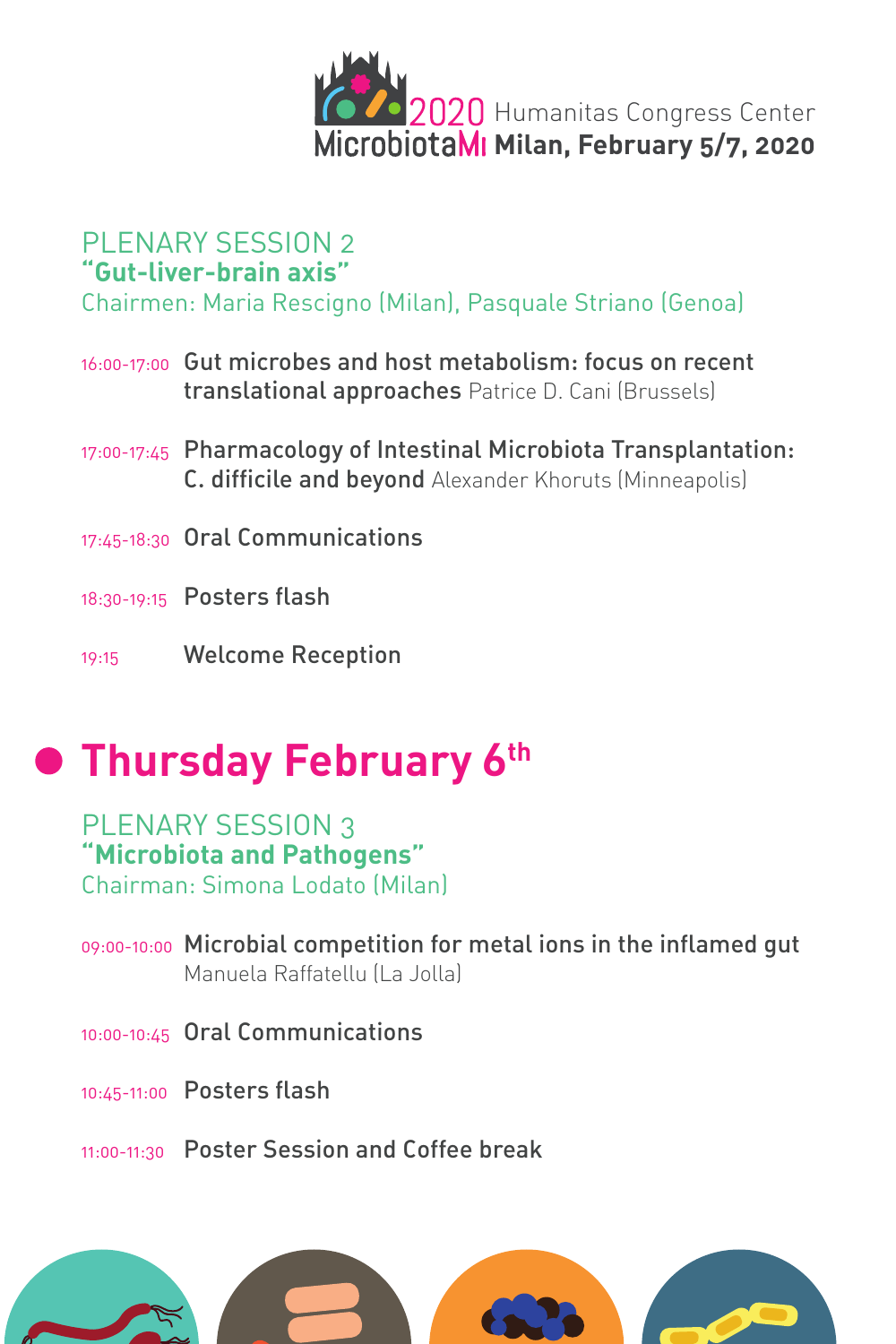## **Scientific Program**

#### PLENARY SESSION 4 **"Gut-bone marrow axis"**

Chairman: Nicasio Mancini (Milan)

- 11:30-12:30 Gut microbiota and host defense against infectious diseases Eric Pamer (Chicago)
- 12:30-13:15 Microbiota modulate outcome of allogeneic stem cell transplantation Ernst Holler (Regensburg)
- 13:15-13:45 Oral Communications
- 13:45-14:30 Snack lunch

#### PLENARY SESSION 5 **"Mucosal surface microbiota"**

Chairmen: Andrea Salonia (Milan), Enrico Papaleo (Milan)

- 14:30-15:30 Friend or Foe? The genitourinary microbiota in Health and disease Karen Sfanos (Baltimore)
- 15:30-16:15 Gut mycobiota in Immunity and Inflammation Iliyan Iliev (New York)
- 16:15-17.15 Oral Communications

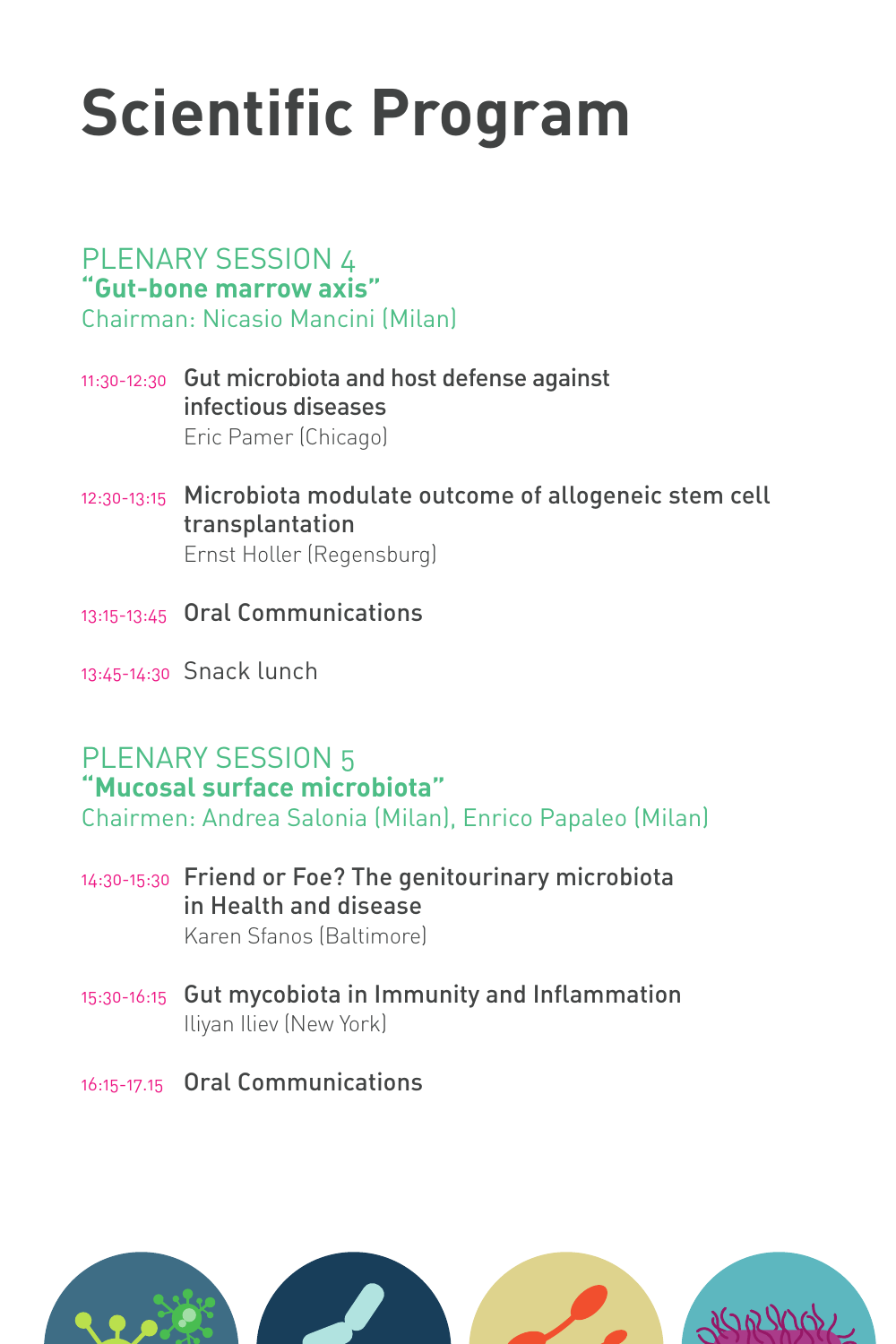

### **• Friday February 7th**

#### PLENARY SESSION 6 **"Microbiota and immune system: from allergies to cancer"** Chairmen: Iliyan Iliev (New York), Alessandro Repici (Milan)

- 09:00-10:00 Microbiota control of tissue immunity and repair Yasmine Belkaid (Bethesda)
- 10:00-10.45 Role of the gut microbiota in causation, detection and treatment of cancer Paul O' Toole (Cork)
- 10:45-11.15 Oral Communications
- 11:15-11.30 Coffee break

#### PLENARY SESSION 7

**"Global microbiota signatures and pathologies"** Chairman: Francesco Peri (Milan)

- 11:30-12.30 The hidden human microbiome diversity and personalized host-microbiome interaction Nicola Segata (Trento)
- 12:30-13.15 Oral Communications
- 13:15 Poster Prizes and Closing remarks Nicasio Mancini (Milan), Francesco Peri (Milan), Maria Rescigno (Milan)